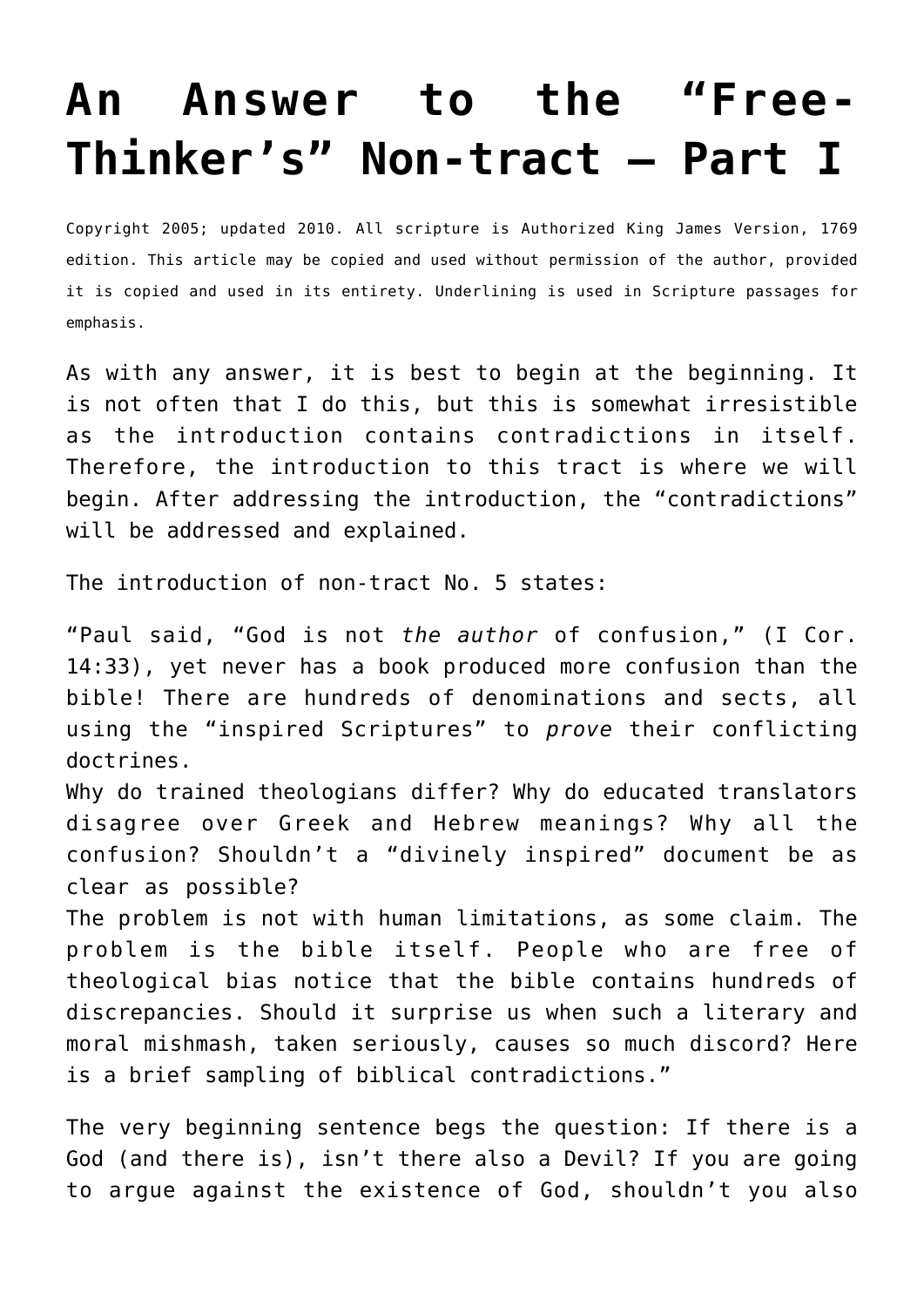argue against the existence of the Devil as well? How is it that the Atheist always argues against the existence of God, but NEVER argues against the existence of the Devil (or Satan)?

Perhaps it is because the Devil, who is the author of confusion, is heavily influencing their thinking. After all, the Scripture (the Bible) plainly states:

And the servant of the Lord must not strive; but be gentle unto all *men*, apt to teach, patient, In meekness instructing those that oppose themselves; if God peradventure will give them repentance to the acknowledging of the truth; And *that* they may recover themselves out of the snare of the devil, who are taken captive by him at his will. *(II Timothy 2:24-26)*

If we notice, the above passage states that those that oppose themselves (the lost) are taken captive by the devil at the devil's will. The fact that Satan uses snares to do this makes it impossible for the individual to know that Satan is influencing his or her thinking. As a testament to the Scripture's honesty, the Bible is plain that even born-again believers can be unknowingly influenced by the Devil. There are three prominent instances in Scripture. The first is the incident with Peter in Matthew 16:

From that time forth began Jesus to shew unto his disciples, how that he must go unto Jerusalem, and suffer many things of the elders and chief priests and scribes, and be killed, and be raised again the third day.

Then Peter took him, and began to rebuke him, saying, Be it far from thee, Lord: this shall not be unto thee.

But he turned, and said unto Peter, Get thee behind me, Satan: thou art an offence unto me: for thou savourest not the things that be of God, but those that be of men. *(Matthew 16:21-23)*

What makes this all the more amazing is that shortly before this incident, Peter was the one that declared that Jesus was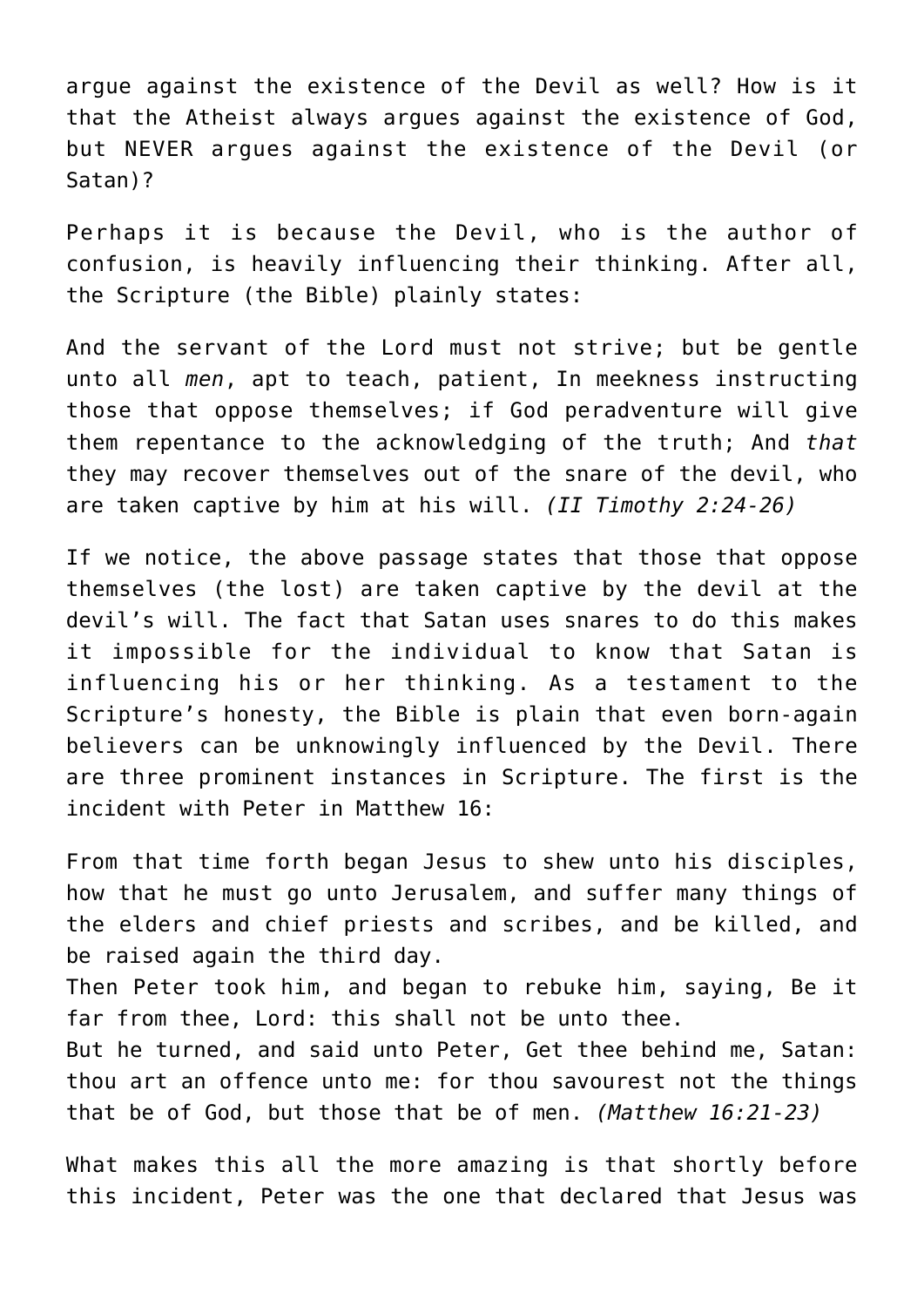the Christ, the Son of the Living God.

When Jesus came into the coasts of Caesarea Philippi, he asked his disciples, saying, Whom do men say that I the Son of man am? And they said, Some *say that thou art* John the Baptist: some, Elias; and others, Jeremias, or one of the prophets. He saith unto them, But whom say ye that I am? And Simon Peter answered and said, Thou art the Christ, the Son of the living God. And Jesus answered and said unto him, Blessed art thou, Simon Barjona: for flesh and blood hath not revealed *it* unto thee, but my Father which is in heaven. *(Matthew 16:13-17)*

By the way, it should be noticed that in the last statement by the Lord Jesus Christ, that He stated that discerning who He is, cannot be accomplished by men's methods. Rather, the discerning of who the Lord Jesus Christ is, both then and now, strictly by revelation from God. For one to know with certainty that the Lord Jesus Christ is God in the flesh cannot be accomplished except through the operation of faith. Which leads us to a short rabbit trail that will be examined more fully later, that is: How does one obtain faith?

So then faith *cometh* by hearing, and hearing by the word of God. *(Romans 10:17)*

It is not a matter of how much you hear, rather, are you willing to hear and consider what God has to say about man (and thus you) and man's condition and what God has done about it, as it is written:

Come now, and let us reason together, saith the LORD: though your sins be as scarlet, they shall be as white as snow; though they be red like crimson, they shall be as wool. *(Isaiah 1:18)*

Now, let's return to the subject of being influenced by the Devil. The second incident is with James and John, the sons of thunder. We should ask the question of just where their attitude came from as we consider this passage.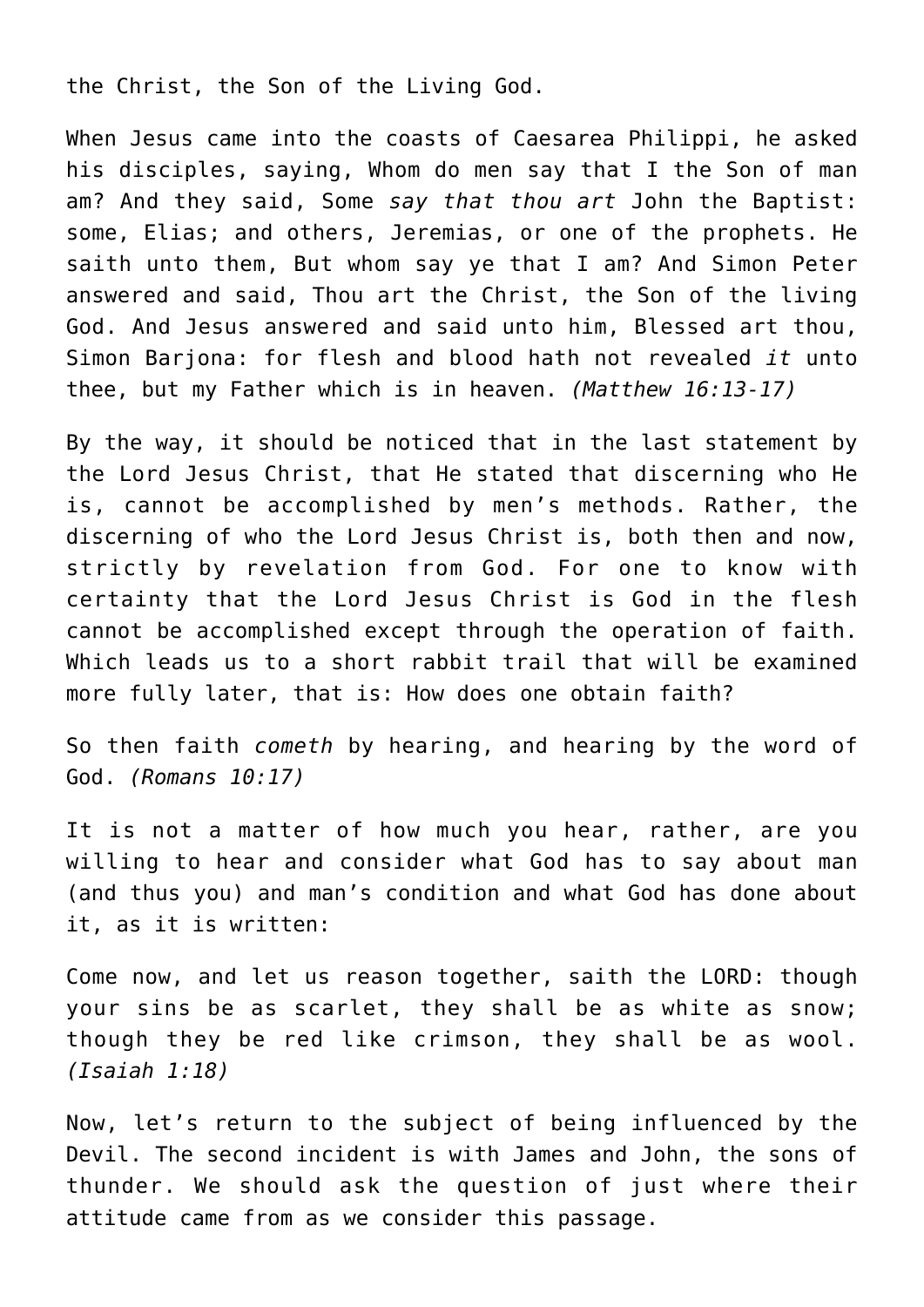And it came to pass, when the time was come that he should be received up, he stedfastly set his face to go to Jerusalem, And sent messengers before his face: and they went, and entered into a village of the Samaritans, to make ready for him.

And they did not receive him, because his face was as though he would go to Jerusalem. And when his disciples James and John saw *this*, they said, Lord, wilt thou that we command fire to come down from heaven, and consume them, even as Elias did? But he turned, and rebuked them, and said, Ye know not what manner of spirit ye are of. For the Son of man is not come to destroy men's lives, but to save *them*. *(Luke 9:51-56)*

It should be obvious, the manner of spirit they were of was demonic. They, without realizing it, were being influenced by the Devil.

The third incident is also with Peter just before the Lord's crucifixion.

And the Lord said, Simon, Simon, behold, Satan hath desired *to have* you, that he may sift *you* as wheat: But I have prayed for thee, that thy faith fail not: and when thou art converted, strengthen thy brethren. And he said unto him, Lord, I am ready to go with thee, both into prison, and to death. And he said, I tell thee, Peter, the cock shall not crow this day, before that thou shalt thrice deny that thou knowest me. *(Luke 22:31-34)*

Of course, we should all know what Peter ended up doing: He denied the Lord Jesus Christ just as the Lord had told him he would.

Now, this being the case with those who are born of God, just what chance do those who are not the Lord's stand against Satan and his wiles. Again the Scripture states:

But if our gospel be hid, it is hid to them that are lost: In whom the god of this world hath blinded the minds of them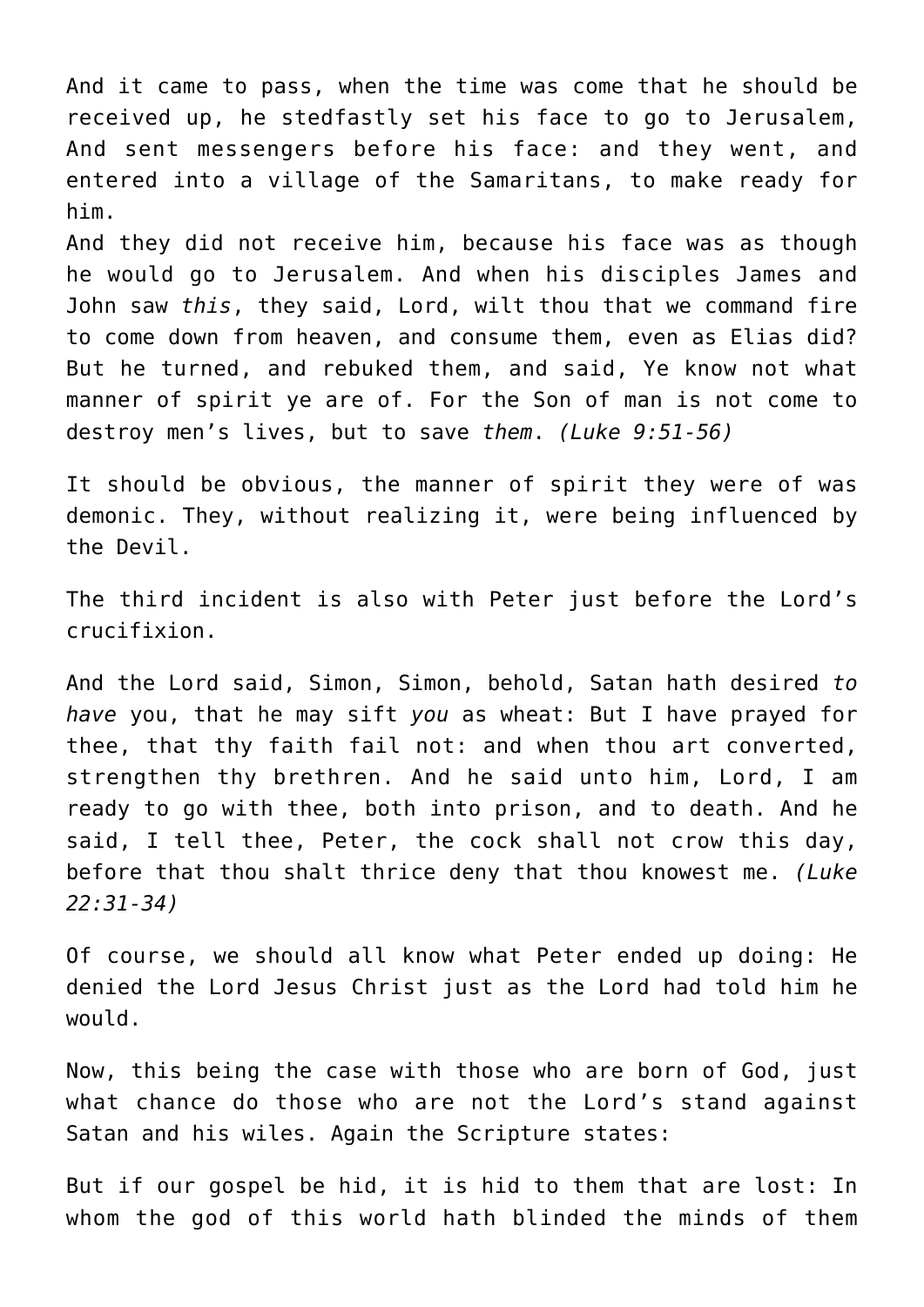which believe not, lest the light of the glorious gospel of Christ, who is the image of God, should shine unto them. *(II Corinthians 4:3-4)*

By the way, the god of this world is Satan, by right of conquest. However, in returning to the issue at hand we find that the Lord Jesus Christ spoke of the Devil when He rebuked the Pharisees:

Ye are of *your* father the devil, and the lusts of your father ye will do. He was a murderer from the beginning, and abode not in the truth, because there is no truth in him. When he speaketh a lie, he speaketh of his own: for he is a liar, and the father of it. *(John 8:44)*

Now, I have a couple of questions:

- Have you ever been lied to?
- And believed the lie?

The most accomplished liar in all of creation, both physical and spiritual, is Satan, the Devil.

How is it that the Atheist never attempts to disprove the existence of Satan?

By the way, did you know that the Supreme Court of the United States has declared Atheism to be a religion? However, as you will see by the following quote from a Atheist reviewing the video America's Godly Heritage that the reviewer is not honest about Atheism being a religion. Please notice the last line of the quotation.

*Claim 1: "The Supreme Court ruled that Secular Humanism is a viable First Amendment Religion. Cases cited: Torcaso v. Watkins (367 U.S. 488), 1961, and an unnamed 1985 decision. Torcaso v. Watkins ruled nothing of the sort; a footnote mentioned "Secular Humanism" as a "Among religions in this*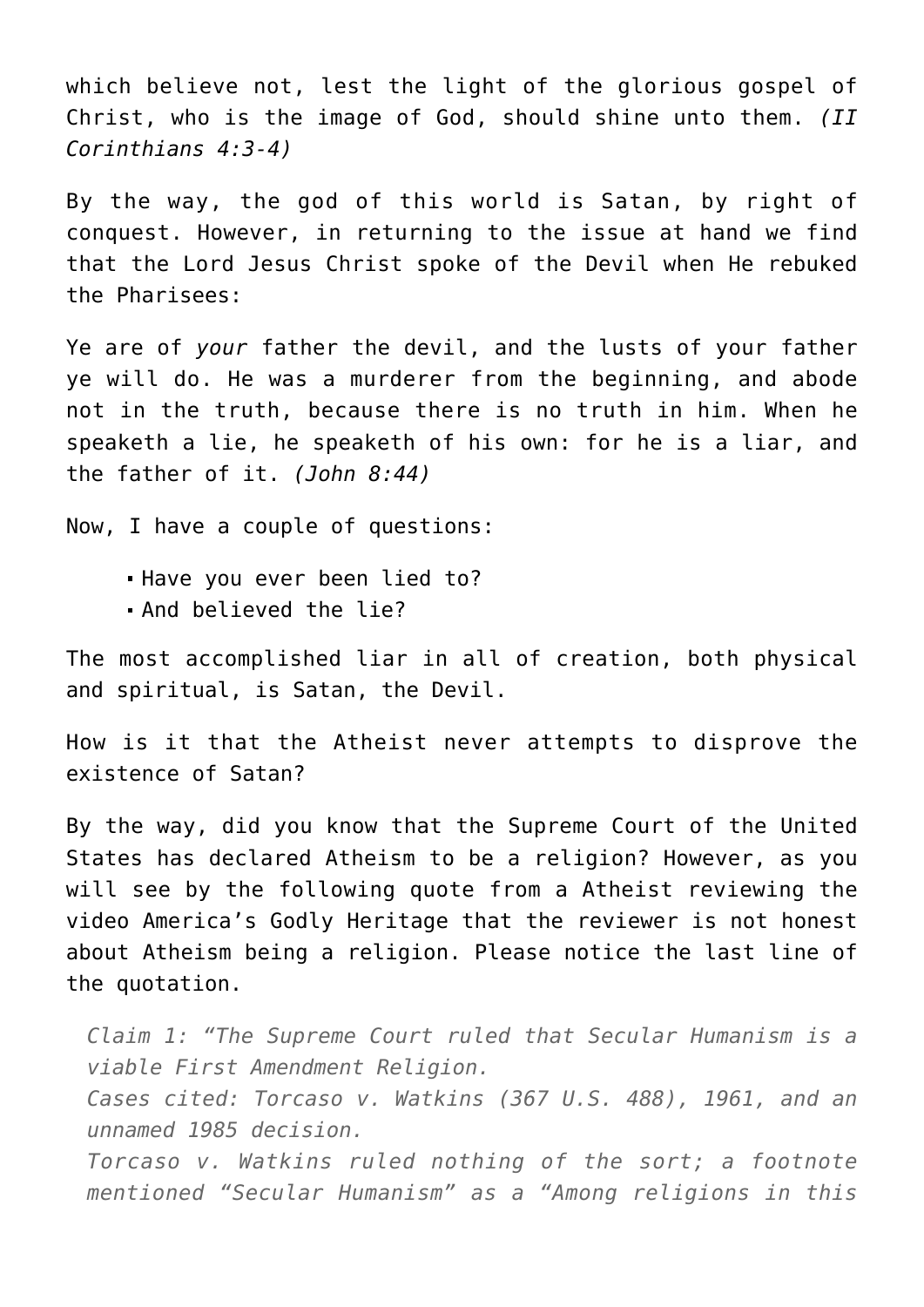*country which do not teach what would generally be considered a belief in the existence of God [sic]." This did not refer to what "secular humanism" generally refers to today, but to a church in California, the Fellowship of Humanity. The footnote cited Fellowship of Humanity v. County of Alameda, 153 Cal. App. 2d 673, 315 P. 2d 394. I checked the second cite, which is the \_Pacific Reporter\_, and found that the Fellowship of Humanity formed in 1952 and was suing the County of Alameda to recover property taxes and penalties paid under protest. The California Appeals Court ruled that this was a legitimate religion and therefore tax exempt (2-1 decision). (This case was filed September 11, 1957.) The members of the Fellowship of Humanity referred to themselves simply as "humanists," not as "secular humanists." ([PDF](http://www.reproachofmen.org/docs/skeptical_video_claim 1_AGH.pdf) [capture of the Skeptic Files page](http://www.reproachofmen.org/docs/skeptical_video_claim 1_AGH.pdf) ((It was necessary to capture the page from the Wayback Machine as the site (and page) disappeared.)))*

## However, the Fellowship of Humanity still exists, and it has a website. On its website the following statement is quite visible:

*"Humanism is about what humans ARE and DO at their Best for each other and all Life Forms without supernatural interventions." ([http://www.humanisthall.net/\)](http://www.humanisthall.net/)*

Thus to claim that the humanists at Fellowship of Humanity are not secular humanists is patently absurd. After all, they plainly state they do not believe in the supernatural ([http://humanisthall.net/BYLAWS.htm](http://humanisthall.net/PURPOSES.html)) which plainly eliminates a belief in God. Thus, they are secular humanists as well, and secular humanism is a religion.

This makes one of the primary claims of Atheists a patent lie. They are influenced by their religion, and their religion influences their view of the Scriptures.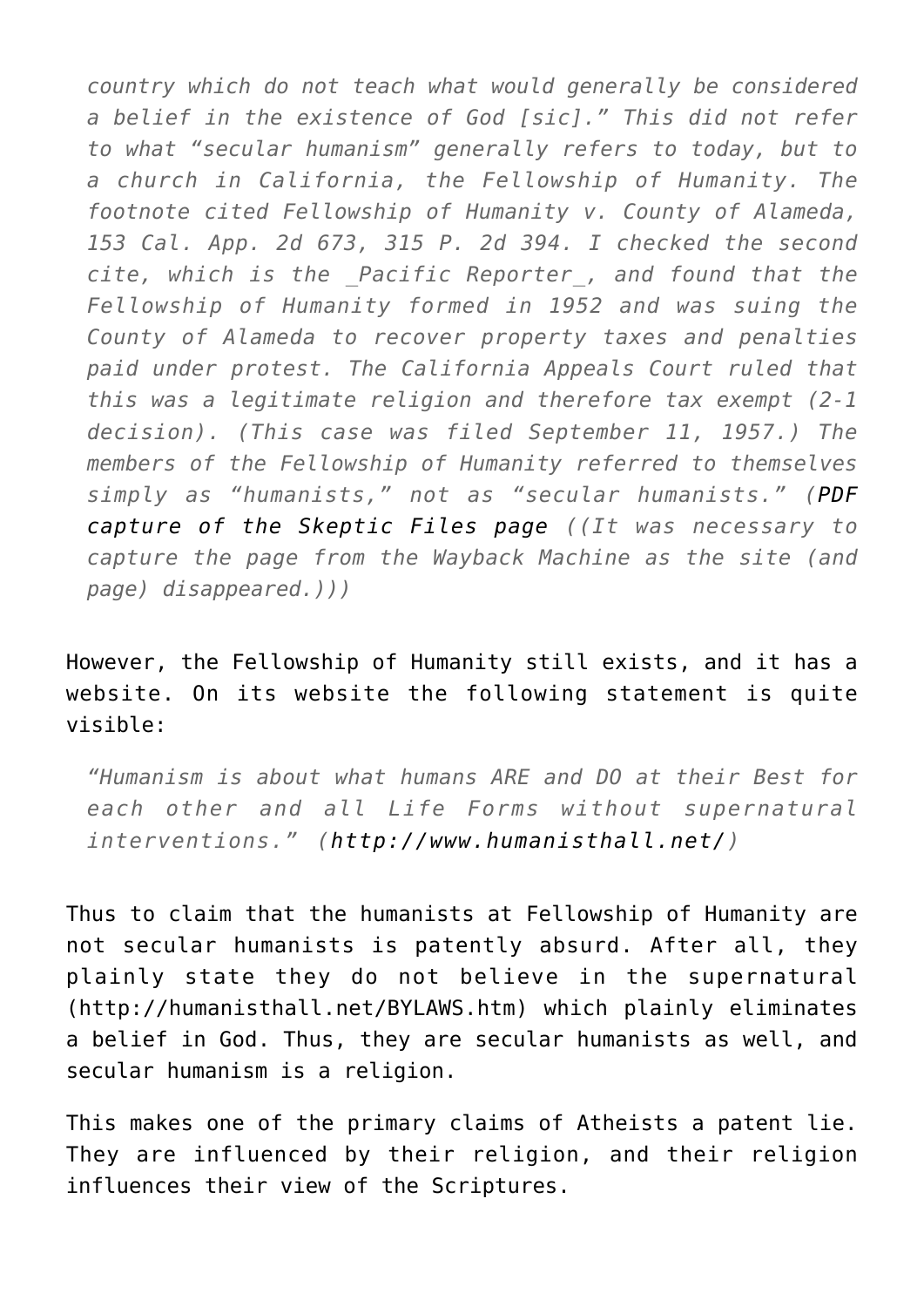Contrary to the claim in the introduction to this "non-tract" where it is stated "People who are free of theological bias notice that the bible contains hundreds of discrepancies." the Atheist has a theology. It just so happens that the theology the Atheist has is one of self. They are their own gods. And they worship and serve themselves. Quite obviously, there is a head-on collision with the Bible.

Again, this is not new. In the Bible the Lord Jesus Christ addressed this very issue with the Jews in John, chapter 10:

Then the Jews took up stones again to stone him. Jesus answered them, Many good works have I shewed you from my Father; for which of those works do ye stone me? The Jews answered him, saying, For a good work we stone thee not; but for blasphemy; and because that thou, being a man, makest thyself God. Jesus answered them, Is it not written in your law, I said, Ye are gods? If he called them gods, unto whom the word of God came, and the scripture cannot be broken; Say ye of him, whom the Father hath sanctified, and sent into the world, Thou blasphemest; because I said, I am the Son of God? *(John 10:31-36)*

Here, He quoted the Psalms to show them that they acted like they were gods that could control their destiny and the destiny of those around them.

I have said, Ye *are* gods; and all of you *are* children of the most High. But ye shall die like men, and fall like one of the princes. *(Psalm 82:6-7)*

Again this is stated in Isaiah as the LORD God challenged men concerning their refusal to obey Him and hear His word. In fact, this particular challenge sounds very much like the LORD is speaking directly to the Atheist.

Produce your cause, saith the LORD; bring forth your strong *reasons*, saith the King of Jacob. Let them bring *them* forth,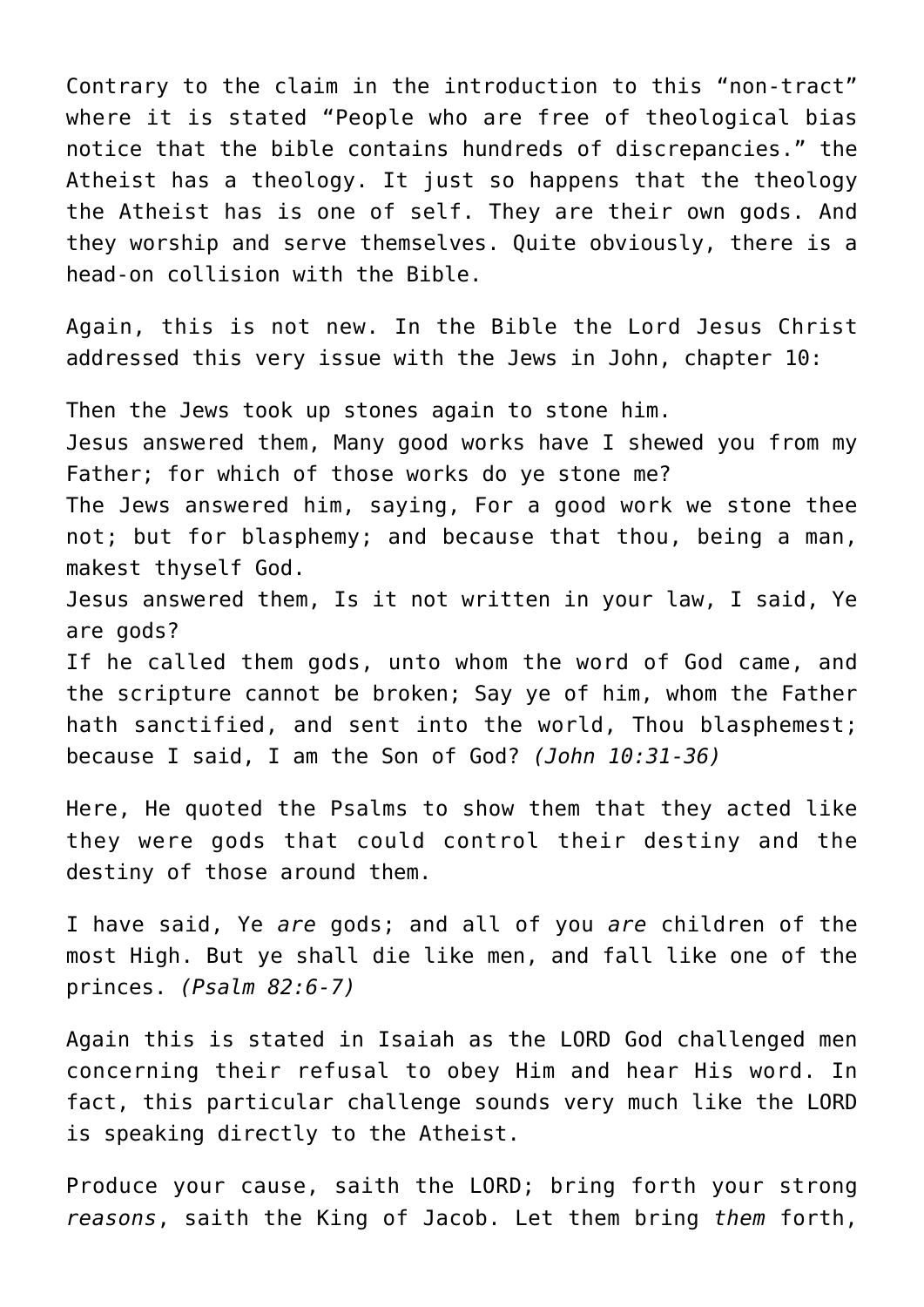and shew us what shall happen: let them shew the former things, what they *be*, that we may consider them, and know the latter end of them; or declare us things for to come. Shew the things that are to come hereafter, that we may know that ye *are* gods: yea, do good, or do evil, that we may be dismayed, and behold *it* together. *(Isaiah 40:21-23)*

Finally, twice in Psalms and once in Romans, the word of God declares that Atheism is nothing new.

The fool hath said in his heart, *There is* no God. They are corrupt, they have done abominable works, *there is* none that doeth good. The LORD looked down from heaven upon the children of men, to see if there were any that did understand, *and* seek God. They are all gone aside, they are *all* together become filthy: *there is* none that doeth good, no, not one. *(Psalm 14:1-3)*

The fool hath said in his heart, *There is* no God. Corrupt are they, and have done abominable iniquity: *there is* none that doeth good. God looked down from heaven upon the children of men, to see if there were *any* that did understand, that did seek God. Every one of them is gone back: they are altogether become filthy; *there is* none that doeth good, no, not one. *(Psalm 53:1-3)*

For the wrath of God is revealed from heaven against all ungodliness and unrighteousness of men, who hold the truth in unrighteousness; Because that which may be known of God is manifest in them; for God hath shewed *it* unto them. For the invisible things of him from the creation of the world are clearly seen, being understood by the things that are made, *even* his eternal power and Godhead; so that they are without excuse: Because that, when they knew God, they glorified *him* not as God, neither were thankful; but became vain in their imaginations, and their foolish heart was darkened. Professing themselves to be wise, they became fools, And changed the glory of the uncorruptible God into an image made like to